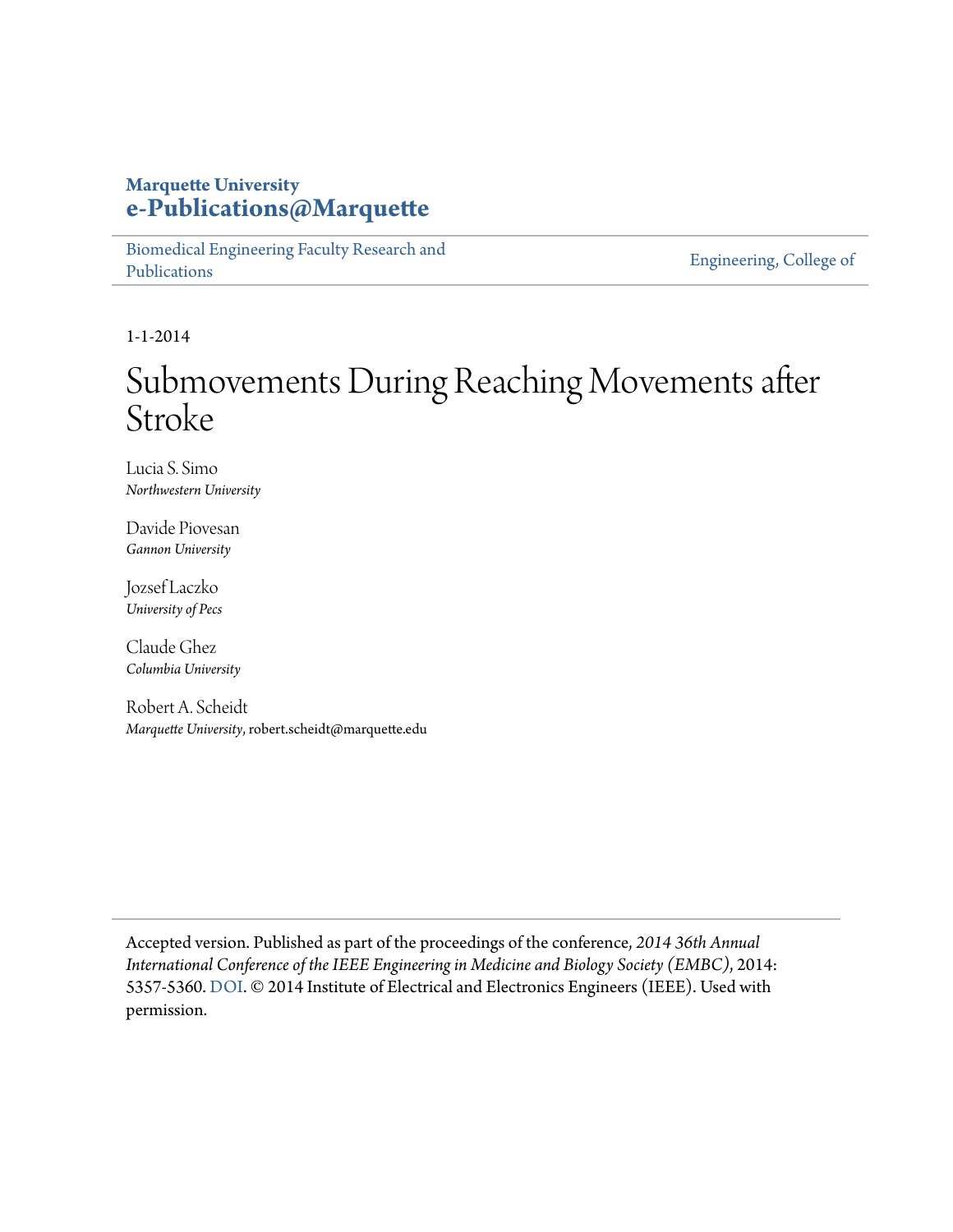# Submovements During Reaching Movements After Stroke

[Lucia S. Simo](http://ieeexplore.ieee.org/search/searchresult.jsp?searchWithin=%22Authors%22:.QT.Lucia%20S.%20Simo.QT.&newsearch=true) Northwestern University, Chicago, IL [Davide Piovesan](http://ieeexplore.ieee.org/search/searchresult.jsp?searchWithin=%22Authors%22:.QT.Davide%20Piovesan.QT.&newsearch=true) Gannon University, Erie, PA [Jozsef Laczko](http://ieeexplore.ieee.org/search/searchresult.jsp?searchWithin=%22Authors%22:.QT.Jozsef%20Laczko.QT.&newsearch=true) Northwestern University, Chicago, IL [Claude Ghez](http://ieeexplore.ieee.org/search/searchresult.jsp?searchWithin=%22Authors%22:.QT.Claude%20Ghez.QT.&newsearch=true) Columbia University Medical Center, Ney York [Robert S. Scheidt](http://ieeexplore.ieee.org/search/searchresult.jsp?searchWithin=%22Authors%22:.QT.Robert%20S.%20Scheidt.QT.&newsearch=true) Northwestern University, Chicago, IL

Abstract: Neurological deficits after cerebrovascular accidents very frequently disrupt the kinematics of voluntary movements with the consequent impact in daily life activities. Robotic methodologies enable the quantitative characterization of specific control deficits needed to understand the basis of functional impairments and to design effective rehabilitation therapies. In a group of right handed chronic stroke survivors (SS) with right side hemiparesis, intact proprioception, and differing levels of motor impairment, we used a robotic manipulandum to study right arm function during discrete point-to-point reaching movements and reciprocal out-and-back movements to visual targets. We compared these movements with those of neurologically intact individuals (NI). We analyzed the presence of secondary submovements in the initial (i.e. outward) trajectory portion of the two tasks and found that the SS with severe impairment (FM  $\lt$ ; 30) presented arm submovements that differed notably not only from NI but also from those of SS with moderate arm impairment (FM 30-50). Therefore the results of this pilot study suggest that in SS arm kinematics vary significantly across differing levels of motor impairment.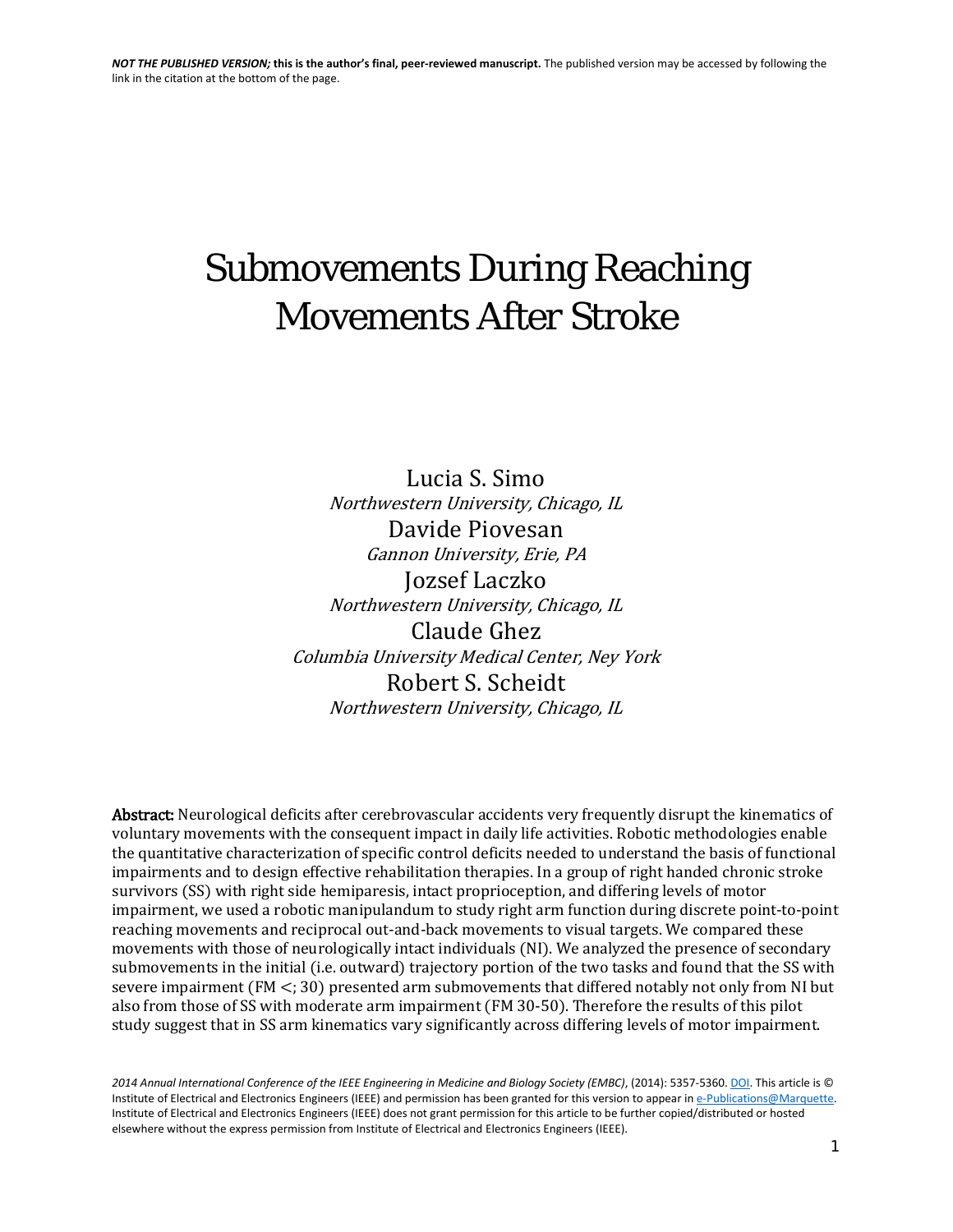Our results support the development of rehabilitation therapies carefully tailored to each individual stroke survivor.

#### SECTION I.

# Introduction

Stroke is the leading cause of disability worldwide. In particular, motor deficits in the arm are a very frequent longterm sequela after stroke. Thus the understanding of the altered kinematics of arm mobility is a cornerstone for the development of appropriate therapeutic interventions. In recent years, the incorporation of new robotic and advanced digital technologies has enabled more precise quantitative assessments of arm function. 1– <sup>2,3,4</sup> The analysis of secondary submovements in chronic stroke survivors (SS) is important because on the one hand, increased frequency of submovements has been described in association with low movement speed which is also typical of aging and Parkinson's disease, 5,6 and on the other hand, the observed decrease in the frequency of submovements after therapeutic interventions has been proposed to characterize motor recovery after stroke.<sup>7,8</sup> Secondary submovements are present in neurologically intact individuals and their origin is a matter of debate. 5,9 Interestingly, it has been hypothesized that submovements are the "building blocks" of movements, that is, during motor learning submovements blend as the movements become smooth and more accurate when the task begins to be mastered.<sup>7,10</sup> Here we report differences in the amount and type of submovements in two groups of SS with differing levels of motor impairment performing reaching movements. Most studies on motor function after stroke, whether small or largescale, consist of heterogeneous groups of SS (e.g. different levels of motor impairment), our initial findings point to the importance of studying arm kinematics in separate well characterized groups of SS

# SECTION II.

# **Methods**

# A. Subjects

From a group of thirteen SS, we selected a group of six unilateral, right side hemiparetic stroke survivors, right handed with intact proprioception and Fugl-Meyer scores (FM) between 20 and 50 (SS; aged 38–73 years; Table 1). A group of six age-range-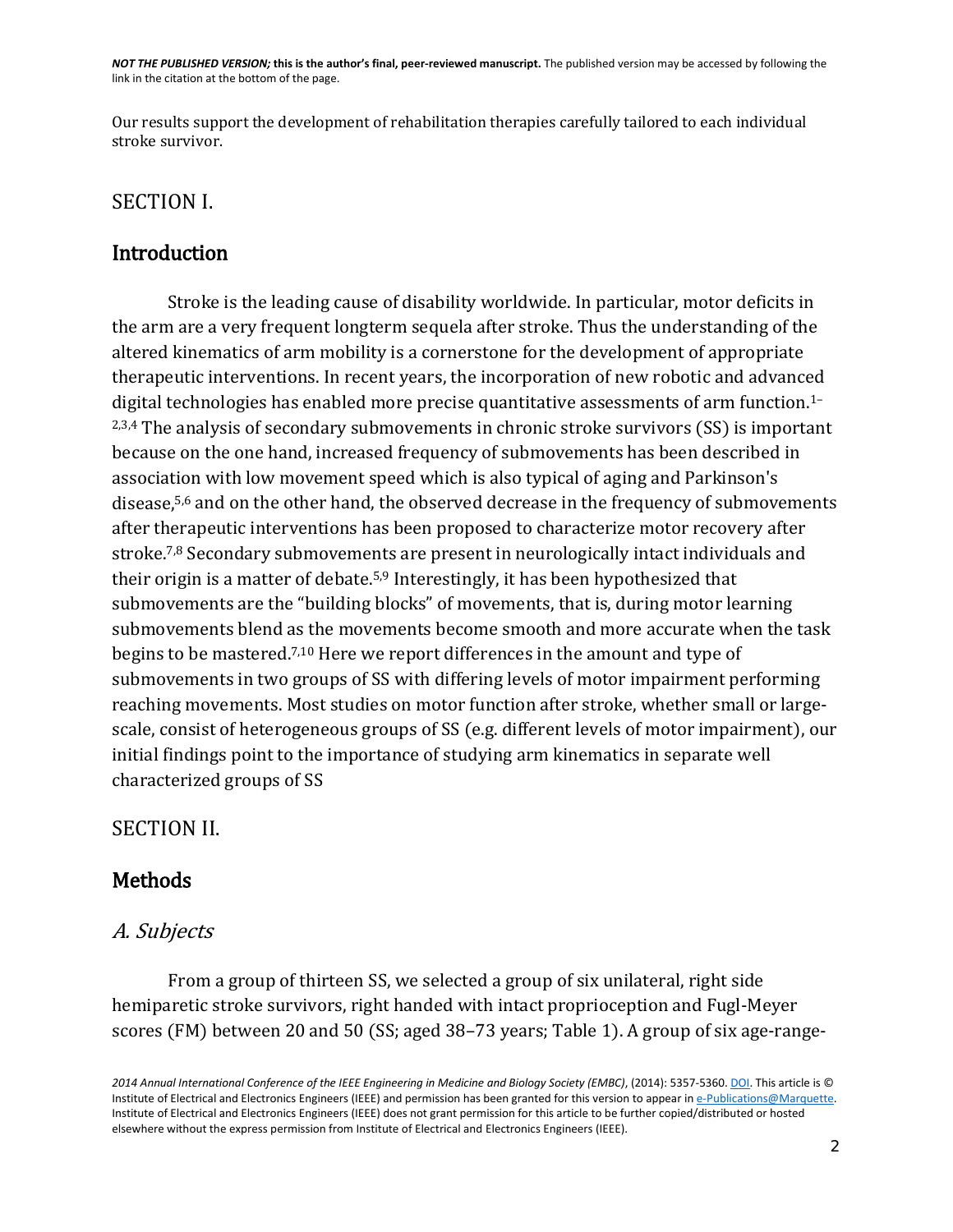matched neurologically intact (NI) control subjects who were able to achieve the test position without discomfort were recruited for the study. All subjects gave written informed consent to participate in this study in compliance with policies established by Northwestern University Office for Protection of Research Subjects. All SS were in the chronic stage of recovery ( $> 6$  months post-stroke); they were recruited from a database of hemiparetic stroke outpatients maintained by the Rehabilitation Institute of Chicago. All SS also provided written consent allowing medical record review. Exclusion criteria included: <6 months post-stroke, multiple strokes, inability to give informed consent, inability to follow 2-step directions, history of tendon transfer in the involved limb, neurological or muscular disorder that might interfere with neuromuscular function, recent use (within the previous 8 months) of curare-like agents or other agents that may interfere with neuromuscular function, and/or shoulder pain in the test position of 75° to 90° abduction. All subjects participated in two experimental sessions, each lasting  $\sim$  2.0 h (including setup time).



Figure 1. A: Experimental setup. B: Trajectories of point-to-point (solid line) and out-and-back (dashed line) movements of control and stroke survivor participants.

# B. Clinical Assessments

All SS participated in an initial consenting/evaluation session prior to experimentation. During this session, motor function and impairment level was assessed by the same clinician while the subject was seated in an armless chair. Clinical assessments included: 1) visual field evaluation and visual search task; 2) the upper extremity portion of the Fugl-Meyer (FM) Assessment of Physical Performance to assess motor control;11 3) the Modified Ashworth Scale (MAS) to assess spasticity at the shoulder, elbow, and wrist; 4) grip strength; and 5) clinical evaluation of tactile and proprioceptive discrimination deficits. <sup>2</sup> To obtain an overall estimate of spasticity of the upper extremity, the MAS scores were averaged across the joints tested.<sup>12</sup>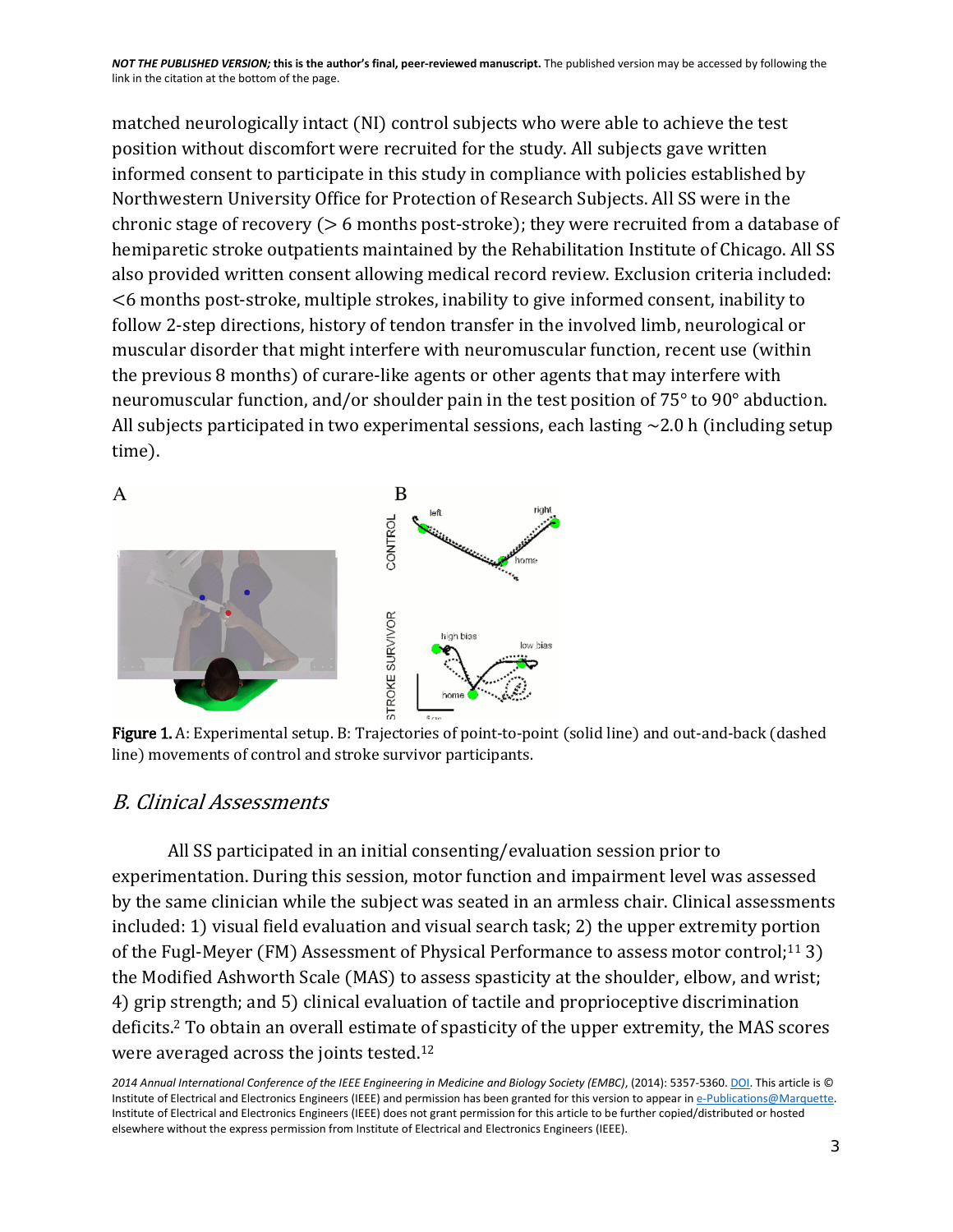SS were further divided into one group of three participants who exhibited moderate motor impairment ( $FM > 30$ ) and another group of three participants with more severe motor impairment (FM  $<$  30). Of note, those participants with severe motor deficits exhibited moderate levels of arm spasticity as measure with the MAS (Table 1).

| Age/Sex | Years<br>Post-<br><b>CVA</b> | FМ | MAS      | $Grip*$ | Touch          | Proprio |
|---------|------------------------------|----|----------|---------|----------------|---------|
| 54/F    | 5                            | 45 | 0.33     | 18      | I:F,H,FA,<br>Η | N       |
| 40/M    | 6                            | 43 | 0.66     | 35      | N              | N       |
| 69/F    | 6                            | 41 | $\Omega$ | 4       | I:F,H          | N       |
| 60/F    | 14                           | 28 | 1.83     | 8       | N              | N       |
| 72/F    | 20                           | 23 | 1.66     | 4       | N              | N       |
| 59/F    | 5                            | 22 | 1.66     | 5       | N              | N       |

Table I. Clinical assessments for stroke survivors

\* Grip force units are in Kilograms

Abbreviations: FM: Fugl-Meyer; MAS: Modified Ashworth Score; N: not impaired; I: impaired; F: finger; H: hand; FA: forearm; U: upper arm; Proprio: proprioception.

# C. Experimental Procedures and Tasks

Subjects were seated in a high-backed chair fixed in front of a horizontal planar robot (Fig 1A). <sup>2</sup> The robot monitored instantaneous hand position and reaction forces at the handle. A chest harness was strapped across the subject's shoulders to minimize trunk motion. The arm was supported against gravity (between  $75^{\circ}$  and  $90^{\circ}$  abduction;  $\sim$ 45 $^{\circ}$ horizontal flexion) using a lightweight, chair-mounted arm support. The wrist (SS: paretic right side; NI: right side) was splinted at 0° flexion and fixed to the robot's hemi-spherical handle with Velcro® straps. Subjects moved the instrumented handle of the robot with their dominant right hand between targets projected onto an opaque screen lcm above the plane of movement. This screen occluded vision of arm, hand, and robot. A drape covering the shoulder and upper arm prevented subjects from seeing their shoulder and upper arm. During the experiments, textual messages were displayed on the horizontal screen to reinforce verbal instructions. Upper arm and forearm segment lengths were measured in each subject as was the shoulder center of rotation relative to the origin of the robot's workspace.

Each subject performed two tasks, a point-to-point reaching task (reaching) and out-and-back movement task (reversal) that required moving the hand from a central starting position to one of two radial targets projected in the horizontal plane (Fig. 1). In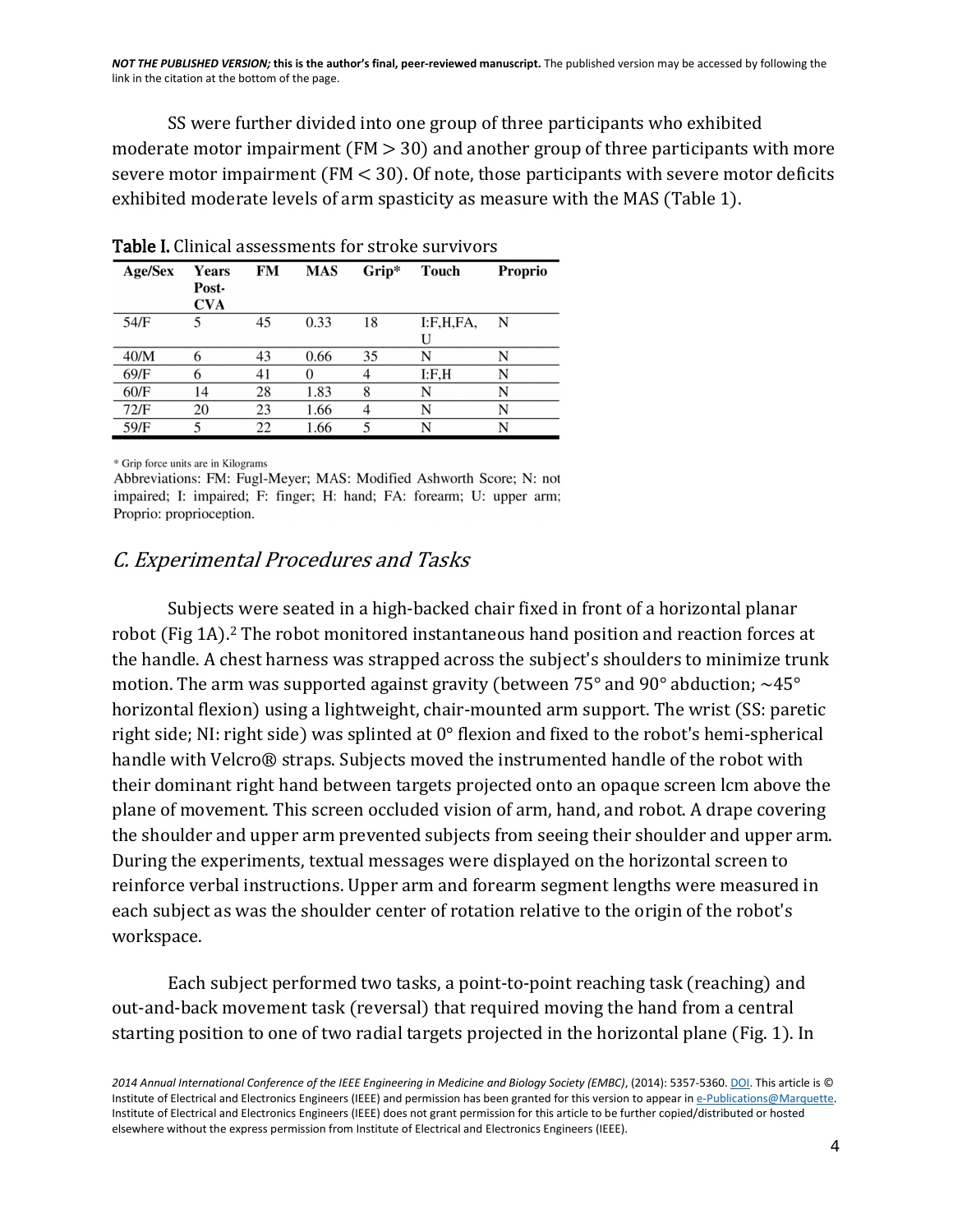the reaching task (164 trials), subjects moved the handle to the target and held it stationary for 1.5 s (Fig. 1 B). In the reversal task (164 trials), subjects moved out-and-back along a line reversing direction within the target without pausing at the target (Fig. 1 B). Both tasks were performed under two conditions: in the full vision condition trials, the cursor indicating hand position was visible throughout movement; in the blind condition trials, there was no visual feedback during movement, the cursor position was shown only at the end of the movement; for the reaching task, this position corresponded to the end of the movement while for the reversal task, it corresponded to the point of reversal. After each movement, subjects were provided with a visual indicator of peak speed and were instructed to maintain it around the same value (0.4 m/s) in both tasks. At the end of each trial the cursor was blanked and the robot returned the hand passively to the start position.

# D. Kinematic and Data Analyses

Instantaneous hand position was recorded at 1000 samples/s using 17 -bit rotational encoders mounted on the robot's motors. We identified kinematic features using an automated algorithm within the MATLAB programming environment. Each was verified visually and was manually adjusted if necessary.

Following Dounskaia and colleagues<sup>6</sup> we use a method suggested by Meyer<sup>13</sup> that distinguishes three types of secondary submovements: Type 1 results from a zero crossing (from positive values to negative) in the velocity profile and could be interpreted as representing reversals in the trajectory; type 2 results from a zero crossing (from negative to positive) in the acceleration profile and could be interpreted as a reacceleration towards the target (Fig. 2 B); Type 3 results from multiple zero crossing in the jerk profile and could be interpreted as a decrease in the rate of deceleration (Fig. 2 C).

It has been shown that the majority of gross (type 1) submovements emerge during motion termination. 6,13 The origins of the fine (type 2 and 3) submovements are more controversial, Dounskaia and colleagues5,6 defend that they are not just corrective movements but represent velocity fluctuations. For those reasons, in the present study we focused on the emergence of secondary submovements during the outward trajectory phase of the reaches and reversals, and did not analyze the stabilization phase of these movements. That is, our analysis focused on the emergence of secondary submovements, for point-to-point reaching movements (reaches) and the outward phase of out-and-back movements (reversals), during the portion of the movement between its onset, when the hand velocity first exceeded 0.1 m/s at the beginning of the trial, and its offset, when the hand velocity went below 0.1 m/s (marked by the green squares in Fig. 2).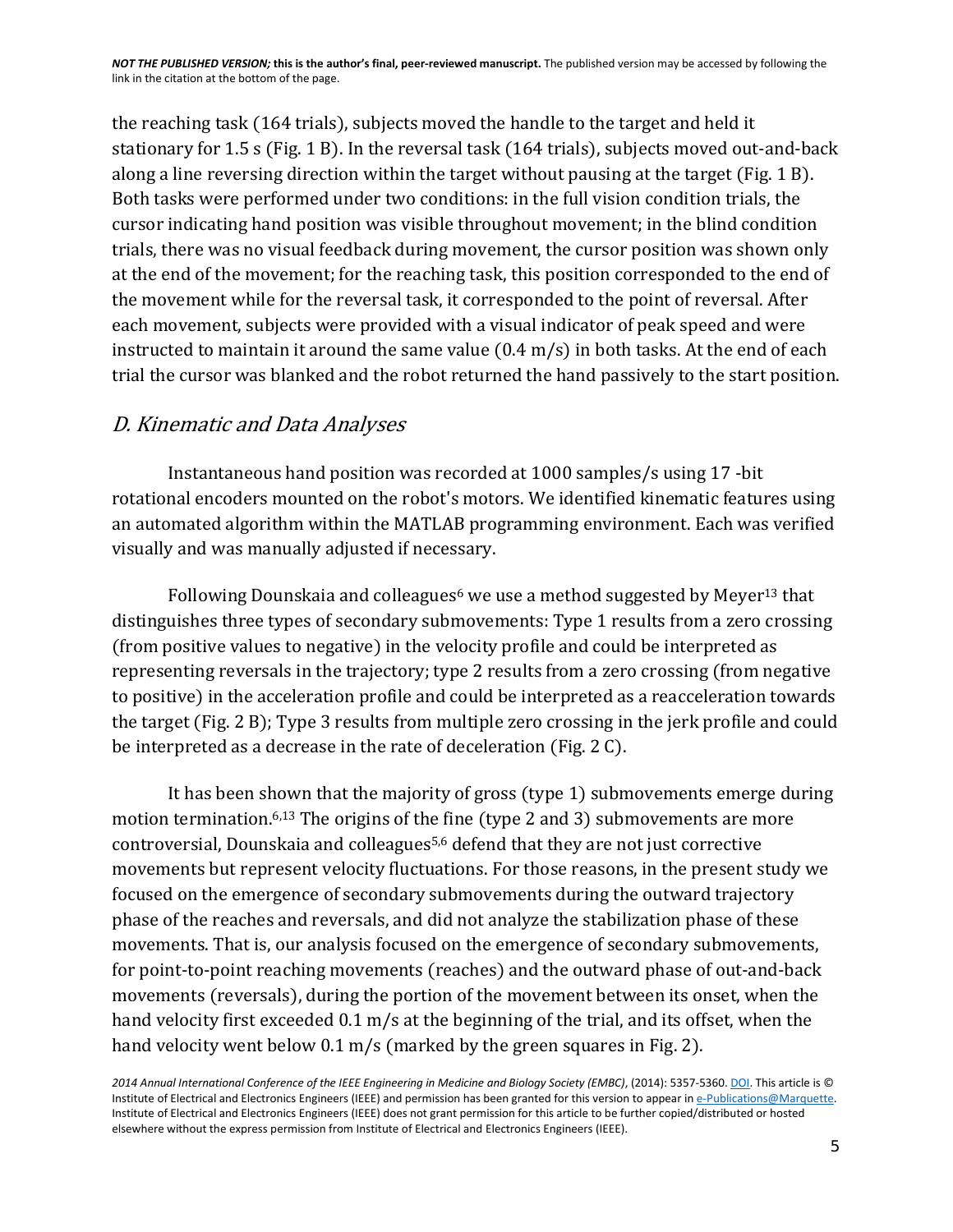

Figure 2. Velocity, acceleration, and jerk profiles for representative point-to-point reaching movements from a SS with severe impairment (fm 28). A: Normal reach. B: Reach with type 2 submovement. C: Reach with type 3 submovement.

We considered "normal" reaches and reversals when there was no presence of secondary movements (Fig. 2 A), and reaches and reversals with type 1, 2, or 3 secondary submovements as defined above. For each subject, we computed the incidence of secondary submovements by type as the number of movements with a secondary submovement of the respective type divided by the total number of movements performed under each condition. We did this calculation separately for reaches and reversals, distinguishing whether they were performed under full vision or blind conditions (Fig. 3).

A three-way analyses of variance (ANOV A) was used to compare each performance measure (i.e. normal, type 2 submovement and type 3 submovement) considering the following 3 fixed factors: 1) Movement type (reach, reversal); 2) Level of impairment (NI, SS with  $FM > 30$ , SS with  $FM < 30$ ; and 3) Trial condition (full vision, blind). If significant effects were found ( $\alpha = 0.05$ ) a post-hoc analysis was performed using Tukey's honestly significant difference criterion (HSD) test.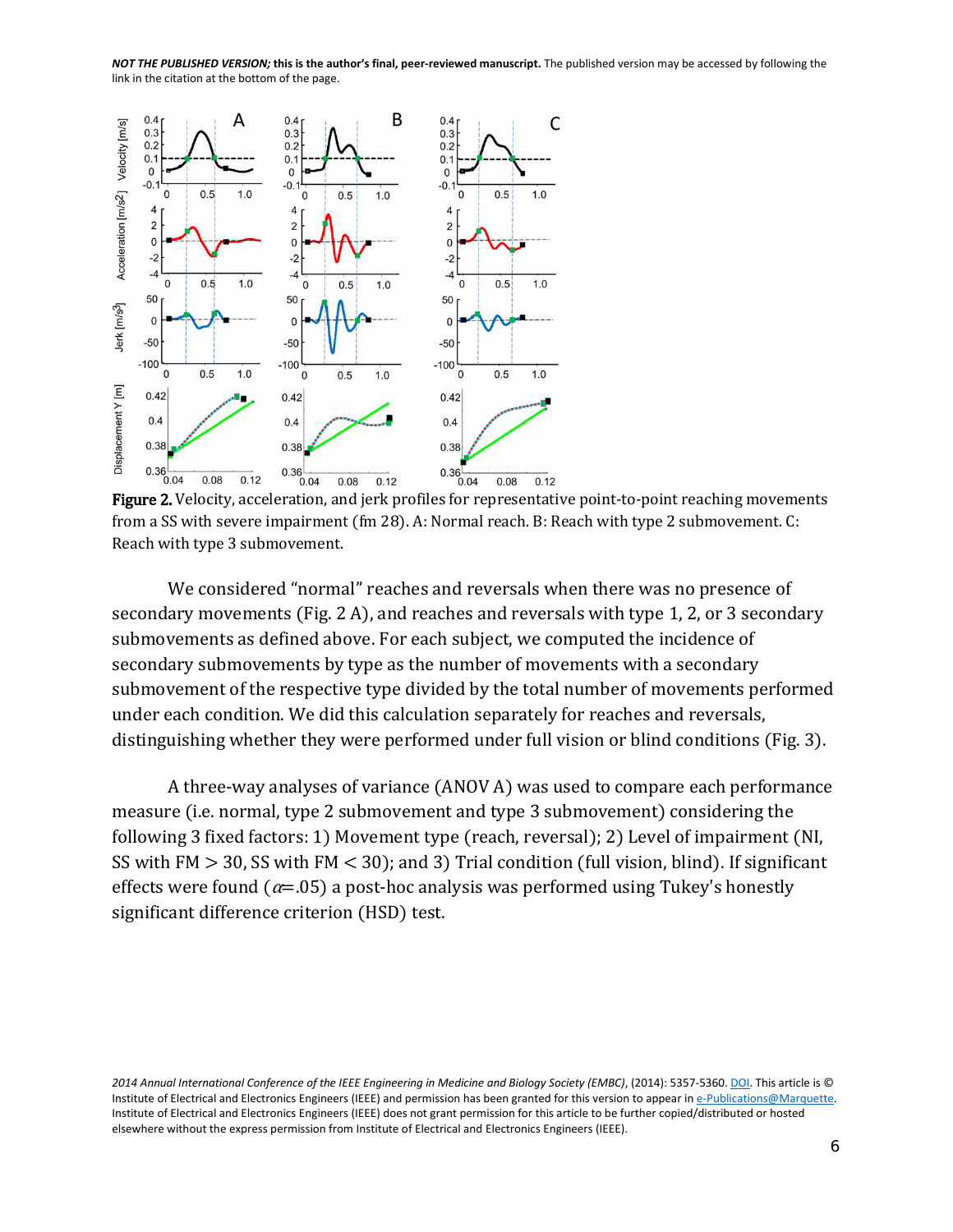# SECTION III.

# **Results**

All subjects exhibited type 3 secondary submovements during the execution of reaches and reversals under full vision and blind conditions. However, type 2 secondary submovement emerged only occasionally in the movements executed by NI subject and SS with moderate impairment, while the incidence of type 2 submovements was higher in the group of SS with severe impairment (Fig.  $3$  FM  $<$  30).

None of the subjects presented movements with type 1 secondary submovements.

The multi-factorial ANOV As revealed a main effect of level of impairment on type 2 submovements (F2.36=4.98,p=0.012) and our post-hoc analysis confirmed that the incidence of type 2 submovements was significantly higher in the group of SS with severe impairment (p<0.05; Tukey's HSD test).



Figure 3. Submovement incidence by type expressed in percentage of the total number of movements.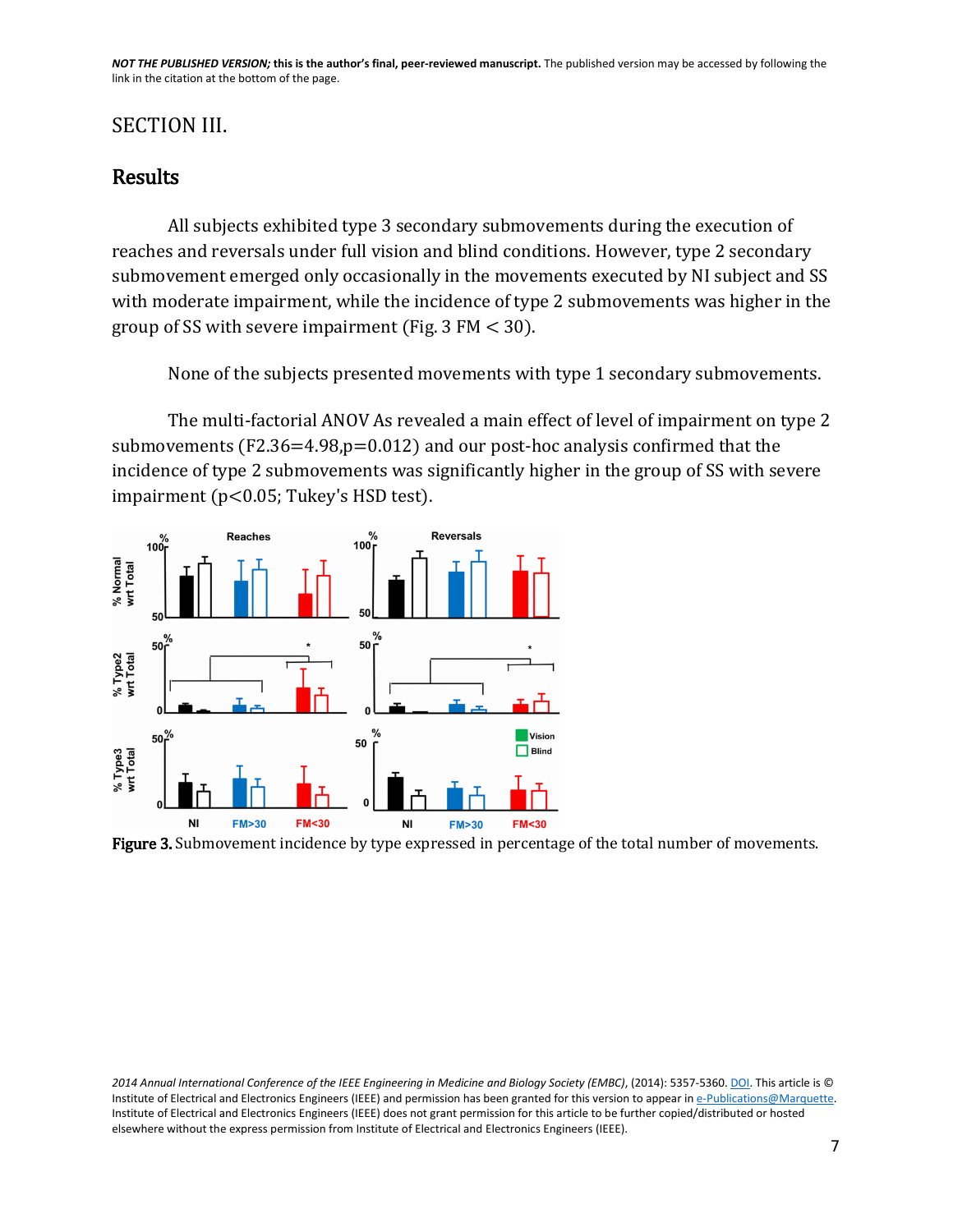| source                                 | dľ             | F(dt, 36) | р     |
|----------------------------------------|----------------|-----------|-------|
| MovType                                | 1              | 1.59      | 0.17  |
| Vision                                 |                | 1.28      | 0.26  |
| Impairment                             | 2              | 4.98      | 0.012 |
| <b>MovType</b> * Vision                | 1              | 0.24      | 0.62  |
| MovType *<br>Impairment                | $\overline{c}$ | 1.18      | 0.31  |
| <b>Vision * Impairment</b>             | 3              | 0.069     | 0.93  |
| MovType *<br><b>Impairment* Vision</b> | 2              | 0.31      | 0.37  |

#### [Table II Three way anova for type 2 submovement](http://ieeexplore.ieee.org/ielx7/6923026/6943513/6944836/html/img/6944836-table-2-large.gif)

#### SECTION IV.

#### **Discussion**

We studied secondary submovements during the trajectory portion of point-topoint reaching movements and the outward phase of out-and-back movements in a group of chronic stroke survivors and age-range-matched neurologically intact individuals. We found that only the SS with severe motor impairment presented a significant increase in the incidence of secondary submovement. We also found that these submovements were type 2 submovements. Though not statistically significant, we observed that type 2 submovements tended to emerge more frequently during point-to-point reaching movements (Fig. 3)

It has been proposed that type 1 (gross) submovements are trajectory irregularities that emerge almost exclusively at the final position (stabilization phase) of reaching movements. 5,6,13 Therefore type 1 submovements should emerge neither during the trajectory portion of the reaches nor during the outward phase of the reversals, which is the portion of the movement included in our analysis, and thus our negative results accord with that interpretation.

Much controversy surrounds the origins of type 2 and 3 (fine) secondary submovements. While some authors have suggested that submovements represent corrective adjustments and result from mechanisms of movement accuracy regulation,<sup>9,13,15</sup> Dounskaia and colleagues<sup>6</sup> challenged that interpretation and proposed instead that type 2 and 3 submovements emerged as a result of velocity fluctuations due to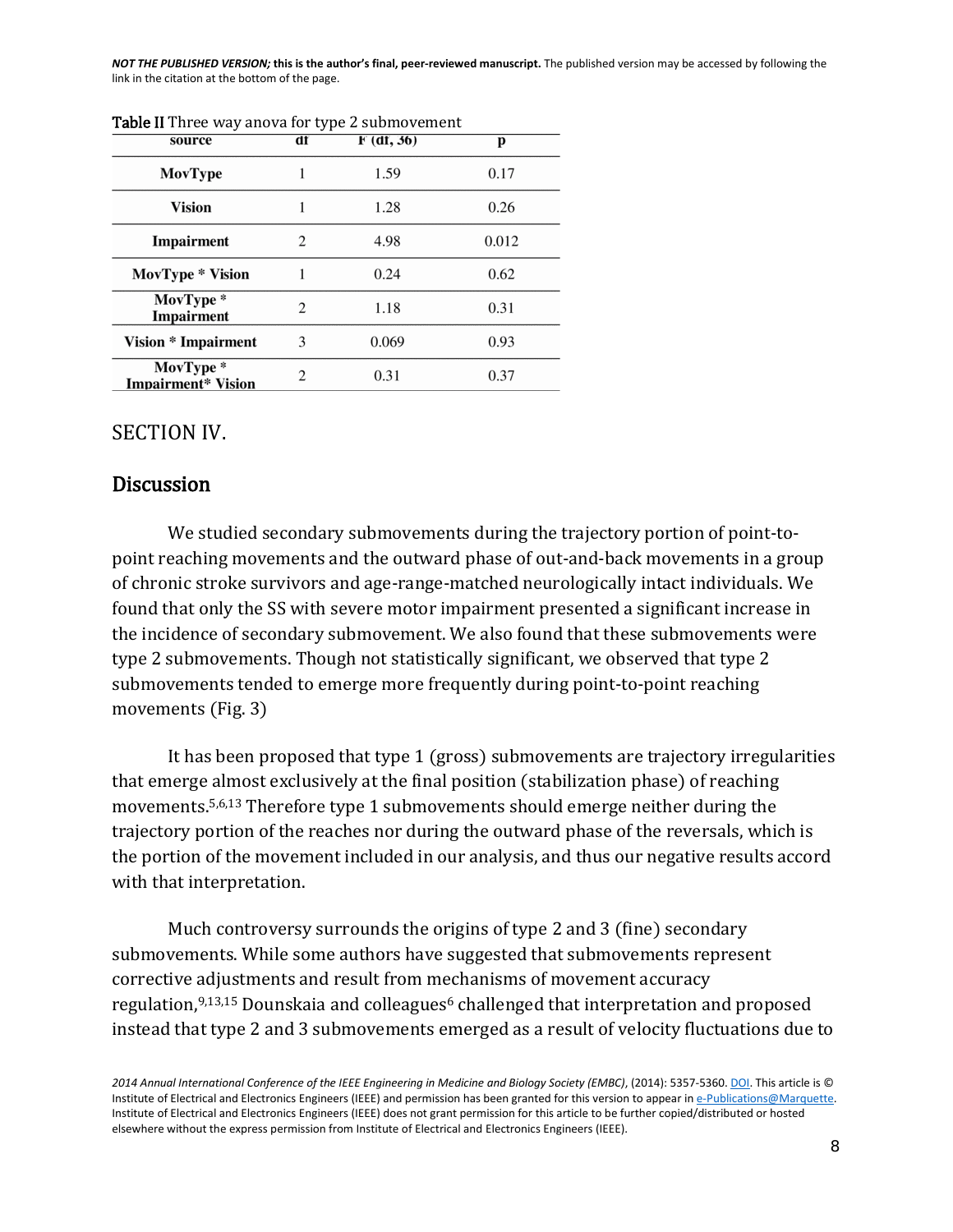slow speed. We observed that within a similar velocity range some movements had secondary submovements (type 2 or type 3) while others did not (Fig. 2 A, B, C). Though movements performed by SS with severe impairment were overall slower than those performed by SS with moderate impairment and NI, our results suggest that other factors than slow speed might contribute to the emergence of type 2 and 3 submovements.

Interestingly, Houk and collaborators in a series of experiments in monkeys, <sup>14</sup> using a step-tracking task in which the target jumped to a different location as movement started, they proposed that submovements could result from adopting the strategy of undershooting the target to issue a discrete correction (a secondary submovement) in the direction of the primary movement. According to these authors, in circumstances of noise or uncertainty, such strategy prevents having to break the movement or change the direction of motion and minimizes total movement time. These authors predicted that "under increased sensory noise [i.e. vision, proprioception] the movement's velocity profile will become more segmented." In our study, type 2 submovements, representing reaccelerations, were significantly increased in the group of SS with severe impairment even though they did not have clinically-identified sensory deficits (visual, tactile, proprioceptive). It is possible that the clinical measures of sensory integrity were not sufficiently sensitive to identify meaningful sensory deficits. It is also possible that motor impairment could be construed as arising from a "noisy" controller. Thus SS with the most severely impaired arms could use such a strategy to improve the spatial accuracy of their trajectories by issuing multiple corrective submovements.

In our study SS with different levels of impairment as measured with the FM scale also presented different levels of spasticity as measured with the MAS scale. Much controversy surrounds the interpretation and measurement of spasticity. A recent study has shown that, in addition to the enhanced reflex response at rest, the spastic-paretic muscle shows impaired rate modulation during voluntary movements that could result from higher levels of proportional inhibition or the disruption of signals coming from the corticospinal tracts. <sup>15</sup> Moreover, it has been shown that SS without sensory deficits might maintain intact their ability to plan the movement while the execution of the movement is strongly affected by altered stiffness and damping values. <sup>16</sup> Therefore, spasticity might also play a role in the emergence of type 2 submovements since SS that had increased incidence of type 2 submovements had also higher MAS scores.

The interpretation of our findings, though limited by our small sample, offers some insight into movement deficits after stroke. We have found significant differences between the movement kinematics of stroke survivors with greater (FM<30) and lesser (FM>30)

*<sup>2014</sup> Annual International Conference of the IEEE Engineering in Medicine and Biology Society (EMBC)*, (2014): 5357-5360[. DOI.](http://dx.doi.org/10.1109/EMBC.2014.6944836) This article is © Institute of Electrical and Electronics Engineers (IEEE) and permission has been granted for this version to appear in e-Publications@Marquette. Institute of Electrical and Electronics Engineers (IEEE) does not grant permission for this article to be further copied/distributed or hosted elsewhere without the express permission from Institute of Electrical and Electronics Engineers (IEEE).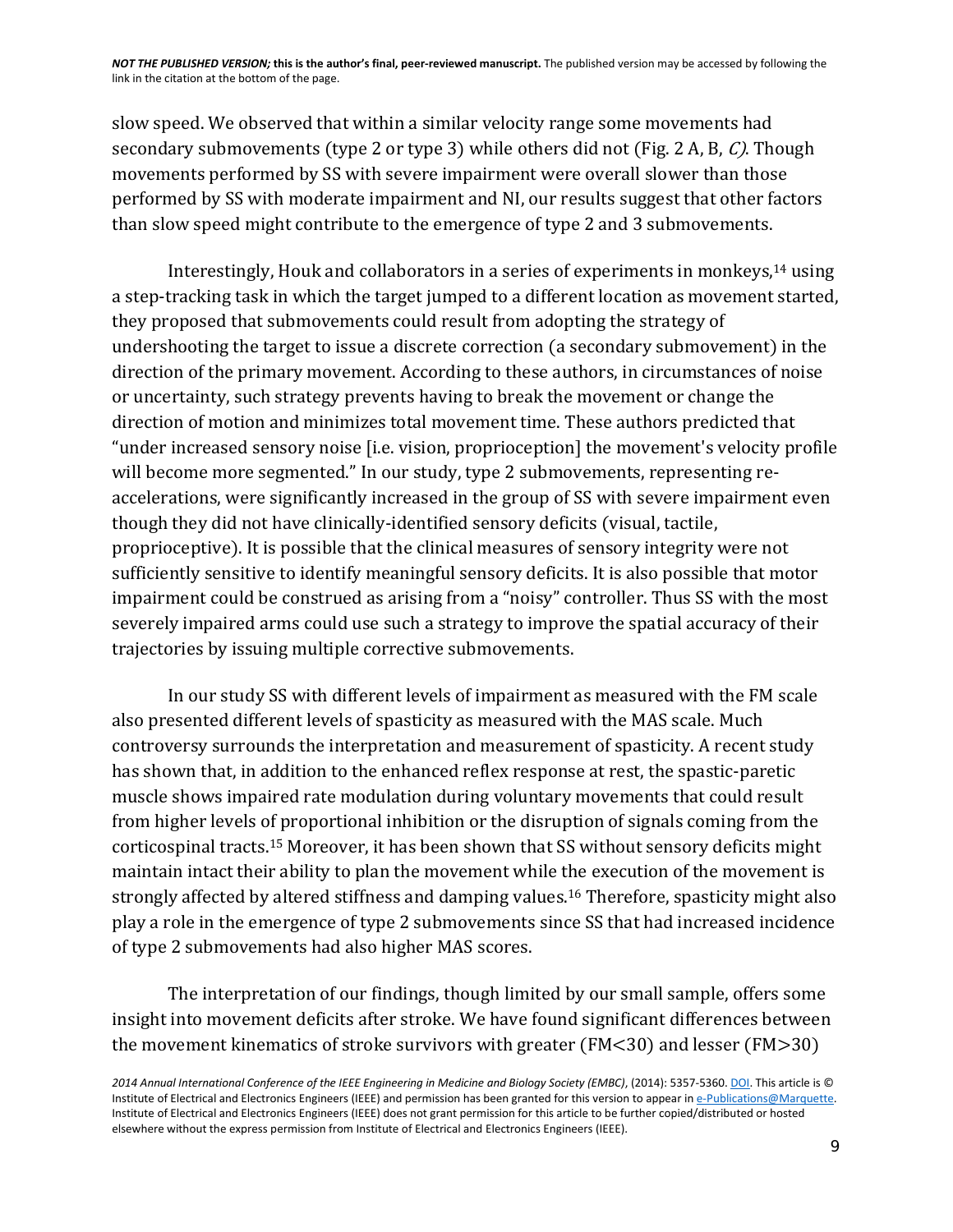motor impairment. Notwithstanding the great value of large-scale studies, our results highlight the need to study movement deficits in well-defined groups of stroke survivors spanning different levels of impairment.

# References

- 1N. Leibowitz, N. Levy, S. Weingarten, Y. Grinberg, A. Karniel, Y. Sacher, C. Serfaty, N. Soroker, "Automated measurement of proprioception following stroke", Disability and Rehabilitation, vol. 30, pp. 1829-1836, 2008.
- 2L.S. Simo, C. Ghez, L. Botzer, R.A. Scheidt, "A Quantitative and standardize robotic method for the evaluation of arm proprioception after stroke", Conf Proc. IEEE Eng. Med. Biol. Soc. 2011, pp. 8227-8230.
- 3S. P. Dukelow, T. M. Herter, S. D. Bagg, S. H. Scott, "The independence of deficits in position sense and visually guided reaching following stroke", *J. Neuroeng. Rehabil*, vol. 9, pp. 72-80, 2012.
- 4J. Roh, W.Z. Rymer, E. J. Perreault, S. B. Yoo, R. F. Beer, "Alterations in upper limb muscle synergy structure in chronic stroke survivors", *J. Neurophysiol*, vol. 3, pp. 768-781, 2013.
- 5L. Fradet, G. Lee, N. Dounskaia, "Origins of submovements in movements of elderly adults", *J. Neuroeng.* Rehabil, vol. 5:28, 2008.
- 6N. Dounskaia, L. Fradet, G. Lee, B.C. Leis, C. H. Adler, "Submovements during pointing movements in Parkinson's disease", Exp. Brain Res., vol. 193, pp. 529-544, 2009.
- 7H.I. Krebs, M. L. Aisen, B. T. Volpe, N. Hogan, "Quantization of continuous arm movements in humans with brain injury", *Proc. Nat. Acad. Sci.*, vol. 96, pp. 4645-4649, 1999.
- 8B. Rohrer, S. Fasoli, H. I. Krebs, R. Hughes, B. T. Volpe, W. R. Frontera, J. Stein, N. Hogan, "Movement smoothness changes during stroke recovery", J. Neurosci., vol. 22, pp. 8297-8304, 2002.
- 9J. C. Houk, C. Bastianen, D. Fansler, A. Fishbach, D. Fraser, P. Reber, S. A. Roy, L.S. Simo, "Action selection and refinement in subcortical loops through the basal ganglia and the cerebellum", Philos. Trans. R. Soc. Lond. B Biol. Sci., vol. 362, pp. 1573-1583, 2007.
- 10L. Dipietro, H. I. Krebs, B. T. Volpe, C. Bever, S. T. Mernoff, S. Fasoli, N. Hogan, "Learning not adaptation characterizes stroke motor recovery: Evidence from kinematic changes induced by robotassisted therapy in trained and untrained task in the same work space", IEEE Trans. Neural Syst. Rehabil. Eng., vol. 20, pp. 48-57, 2012.
- 11A. Fugl-Meyer, L. Jaasko, I. Leyman, S. Olsson, S. Steglind, "The post-stroke hemiplegic patient. I. A method for evaluation of physical performance", Scand. J. Rehab. Med., vol. 7, pp. 13-31, 1975.
- 12K. M. Zackowski, A. W. Dromerick, S. A. Sahrmann, W. T. Thach, A. J. Bastian, "How do strength sensation spasticity and joint individuation relate to the reaching deficits with chronic hemiparesis?", Brain, vol. 127, pp. 1035-1046, 2004.
- 13D. E. Meyer, R. A Abrams, S. Kornblum, C. E. Wright, K. JE Smith, "Optimality in human motor performance: ideal control of rapid aimed movements", Psychol. Rev., vol. 95, pp. 340-370, 1988.
- 14A. Fishbach, S. A. Roy, C. Bastianen, L. E. Miler, J. C. Houk, "Deciding when and how to correct a movement: submovements as a decision making process", *Exp. Brain Res.*, vol. 177, pp. 45-63, 2005.